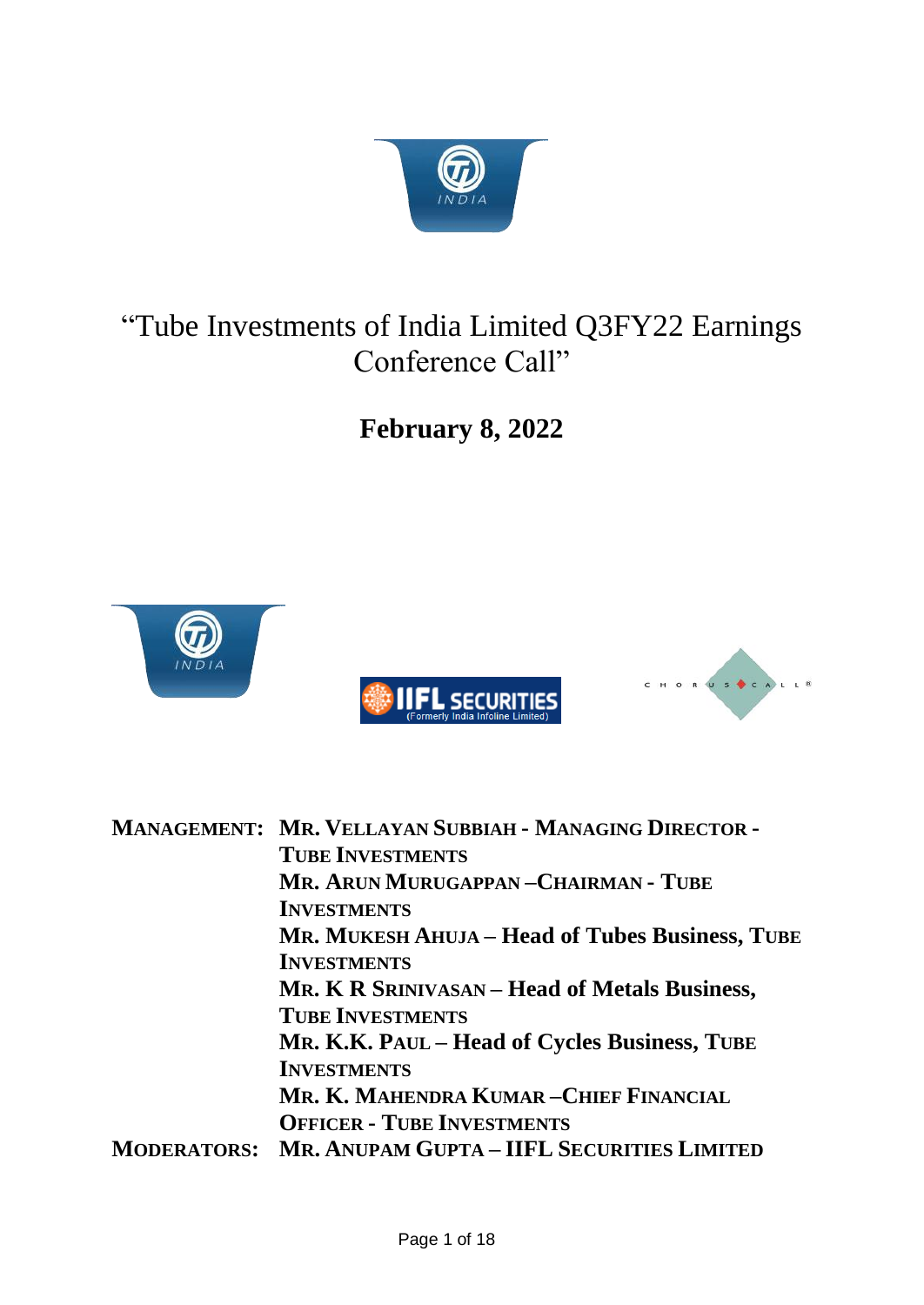

**Moderator:** Good morning ladies and gentlemen. Welcome to Tube Investments Q3FY22 Earnings Conference Call hosted by IIFL Securities Limited.

> As a reminder, all participant lines will be in the listen-only mode and there will be an opportunity for you to ask questions after the presentation concludes. Should you need assistance during the conference call, please signal the operator by pressing '\*' then '0' on your touchtone phone. Please note that this conference is being recorded.

> I now hand the conference over to Mr. Anupam Gupta from IIFL Securities Limited. Thank you. And over to you sir.

**Anupam Gupta**: Good morning everyone and welcome to the post-results Conference Call for Tube Investments. It's my pleasure to have the leadership team from Tube Investments joining us for the call including Mr. Vellayan Subbiah - Managing Director, Mr. Murugappan – Chairman, Mukesh Ahuja – Head of Tubes Business, Mr. Srinivasan – Head of Metal Business, Mr. KK Paul – Head of Cycle Business and Mr. Mahendra Kumar – CFO of the company.

> I will now hand over to Mr. Vellayan for opening remarks, post which we can have the Q&A. Over to Mr. Vellayan.

**Vellayan Subbiah**: Good morning, everybody. We just discussing results of Q3., PBT for the quarter was at a Rs.161 crores. Revenue in Q3 was Rs. 1701 crores compared to Rs. 1309 for the same period the previous year. The PBT was at a Rs. 161 as against Rs. 145 the previous year. The return on invested capital annualized was at 49.6% compared to 51.7%. And the free cash flow for the quarter was Rs. 172 crores with improved NWC levels from Q2FY22. The PAT for the quarter is Rs. 120 as against Rs. 107 for the same quarter last year.

> Just a quick summary on each of the businesses, Engineering revenue was at Rs. 996 crores compared with Rs. 733. One of the reasons for the revenue jump is the inflation impact of raw materials. The PBIT for the business was at Rs. 87 crores as against Rs. 102 in the corresponding quarter of the previous year, primarily due to higher fixed costs incurred towards special maintenance expenditure and plant layout changes.

> In Metal Form Products, the revenue for the quarter was at Rs. 330 compared to Rs. 315 in the corresponding quarter of the previous year. PBIT was lower at Rs. 32 as against Rs. 38 in the corresponding quarter of the previous year due to lower volumes in railways and doorframe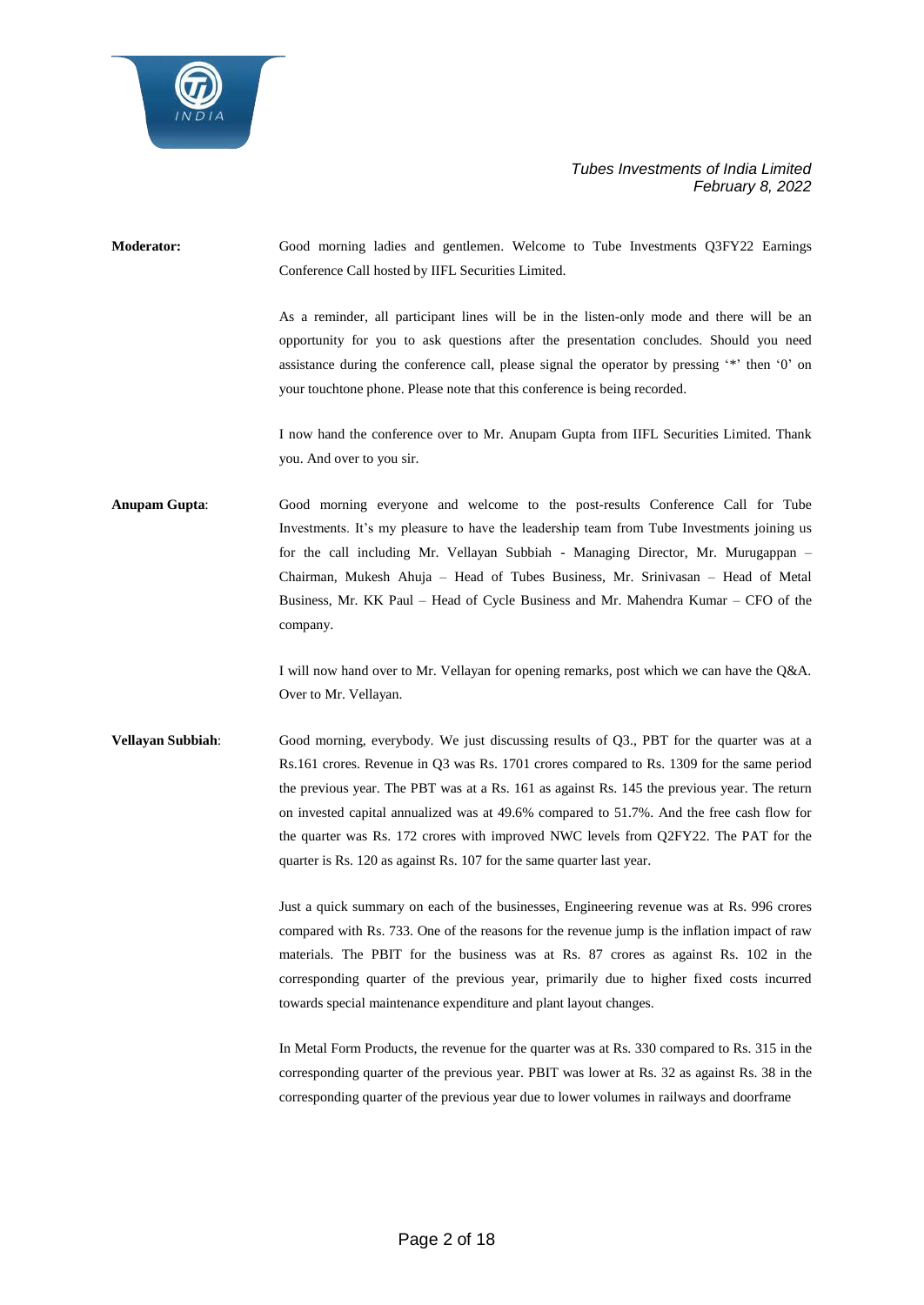

Mobility registered revenue of Rs. 280 compared to Rs. 234 in the corresponding quarter of the previous year. PBIT was flat at Rs. 15 crores due to higher 3wheelers pre-operative cost which are also part of the mobility right now.

And in Others, the revenue was Rs. 159 compared with Rs. 79. Industrial chains has done very well for us. PBIT for the quarter was Rs. 11 against Rs. 8 in the corresponding quarter of the previous year.

At the consolidated level obviously now we are consolidating CG Power and Shanthi Gears, the revenue was Rs. 3410 as against Rs. 1700 crores the previous year, because it didn't have CG in the last year. The PBT were Rs. 353 crores as against Rs. 158 in the corresponding quarter of the previous year.

CG Power in which the company holds a 52.61% stake registered a consolidated revenue of Rs. 1551 crores as against the Rs. 820 crores in the corresponding quarter of the previous year and PBT before exceptional for a quarter Rs. 174 as against Rs. 64 in corresponding quarter of the previous year.

Shanthi Gears in which we have 70.47% stake had revenue of Rs. 95 as against Rs. 65 in the corresponding quarter of the previous year. And PBT for the quarter was at Rs. 17 as against Rs. 10 in the corresponding quarter of last year.

Commenting on the financial results Mr. Arun Murugappan, Chairman TII, stated that the results for the quarter show a steady performance for all businesses. The company is closely watching the impact of challenges of the drop in auto industry performance which has impacted domestic Tubes and our Metal Formed Business. Performance in exports has witnessed healthy growth in Tubes and Industrial chains business. And CG Power has also delivered consistently higher results across all of its business segments.

So, let me stop with that and I will turn it over to you for questions.

**Moderator**: Thank you. Ladies and gentlemen, we will begin with question and answer session. The first question in the line of Nishit Jalan, from Axis Capital. Please go ahead.

**Nishit Jalan:** My first question is on exports this is one segment which we have scaled up very well on the Engineering side, especially just wanted to get your sense as to where are we in terms of overall share of exports in our total revenues. And what would be the target in the medium term? I think in the past you have shared about target to scale up exports in the Cycle segment as well. Would we have some opportunity in the Metals Formed Business? Can export be a significant part of revenues in the next three to five years compared to where we are today?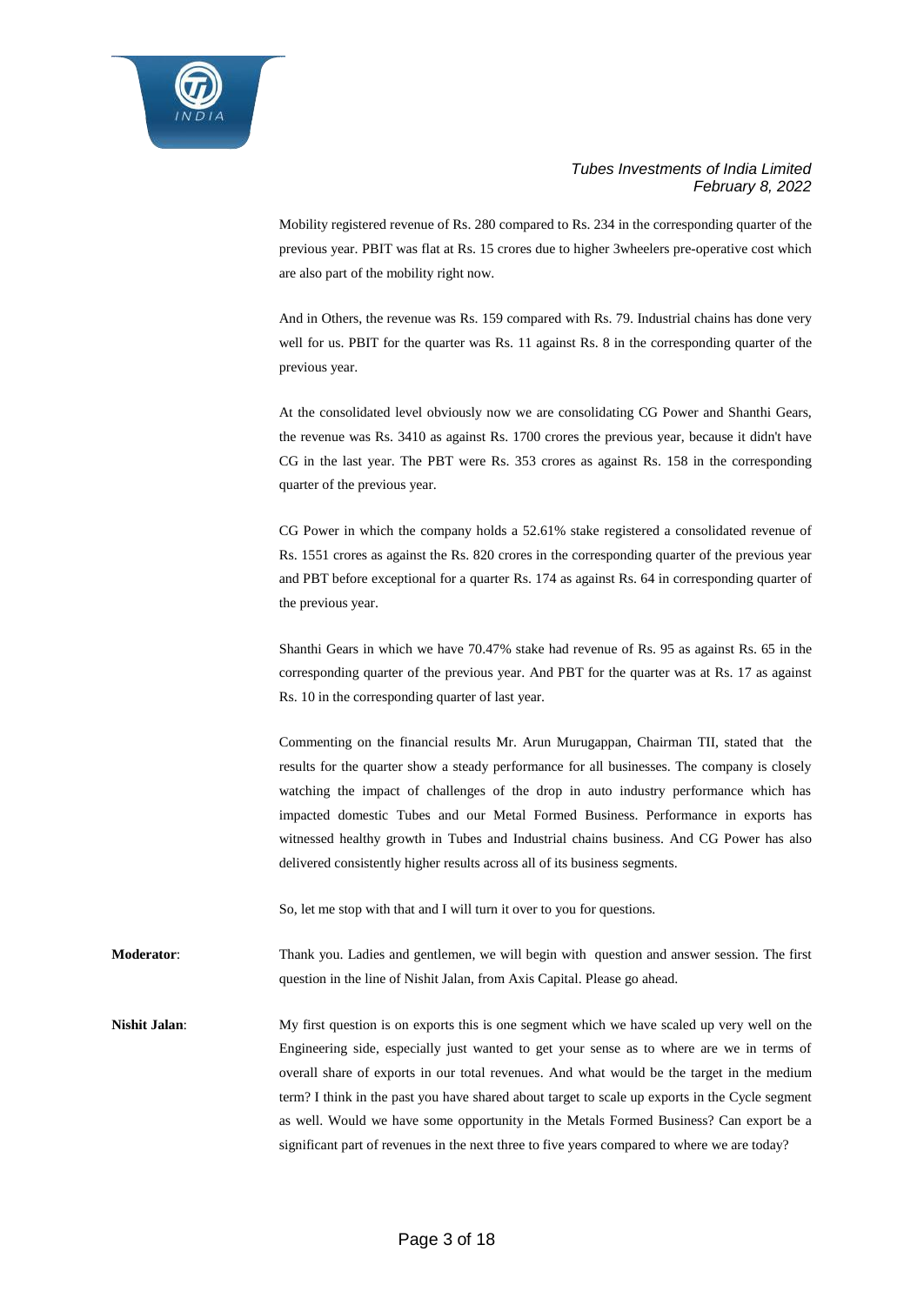

- **Mukesh Ahuja**: This year has been very good year for export, which was a part of our strategy to keep on enhancing exports as a total pie of the Engineering division. And we are getting closer to the target what we have set in for ourselves. But there is still good headroom available for the new product category for which we just finished even a CAPEX cycle in Q3. And we are bullish about exports going forward. **A**nd to just give you numbers, maybe our revenue from the exports is around 20% in the Engineering division for the tubes.
- **Vellayan Subbiah:** I think the encouraging news for us that in the Engineering business, like Mukesh said we hit 20%, we will have to see what numbers we sustain at. We would like to get to 25% to 30% at least starting in the Engineering business. Cycle is another area where we have an opportunity for exports. And that's something that Paul and his team are just starting off on. So, it will take a little while to pick up.

In general the other area in which we have had good exports growth is on the Industrial Chains side. And Industrial Chains is getting a significant portion of their revenue now almost close to 40% from exports.

So, these are the three segments in which we see immediate opportunity and like I said Metal Formed will continue to take a while. But in the segments in which we see opportunity we definitely like for at least 30% of the business to come from exports. We would love to see when we can get there hopefully in the next couple of years.

**Nishit Jalan:** Just to get slightly more details in terms of this exports have scaled up very quickly in the last couple of years. Do you think that it's mainly because of the China-Plus-One strategy, which are the these regions i.e. in Asia or other countries which you are targeting or which areas seems stronger traction in exports across both Industrial Chain and Engineering division?

**Vellayan Subbiah**: So, definitely it has been because we have been very focused on it from a strategy perspective.

- **Mukesh Ahuja**: Like Vellayan explained we as a part of our strategy, very focused on the exports. And the major focus has been how we can continuously increase the OEM business, as well as whenever the opportunity comes, we keep focused on the distributor side of the market. So, this year maybe there is a good increase in the US based volumes for TII and even the large diameter segment also, we had a very good exports for the Europe market, which has given a very good run for this year. And we hope to keep this momentum sustained going forward, and we improve towards like Vellayan was trying to say, around 25% going forward for Engineering division to increase the export revenue.
- Nishit Jalan: My second question is more on your strategy on electric vehicles. I know that you are developing electric three wheelers already, probably, we will see that product in Q1. Recently, you acquired a 70% stake in Cellestial E-Mobility, which is primarily into electric tractor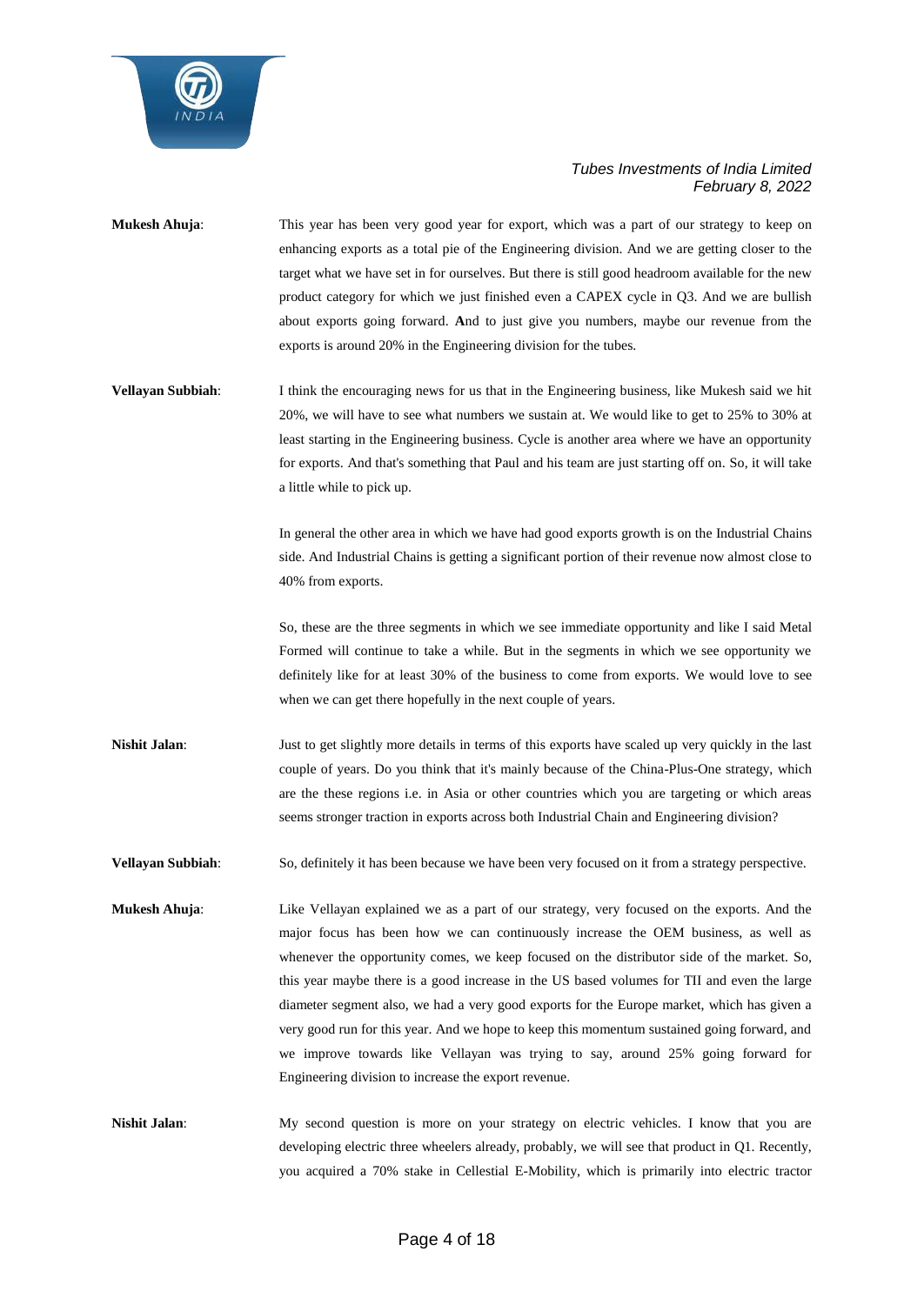

segments. So, what our understanding is that probably we will see electrification happening more in two-wheelers, three-wheelers, and probably in lower end LCDs, right. But tractors, electrification could be at a much later stage.

So, just want to understand, what is the strategy that we are looking at? And are we looking at Cellestial more as our technology kind of thing, or we are actually looking to get into electric tractor segment in a bigger way?

**Vellayan Subbiah:** So, the short answer is we are actually looking at getting into the electric tractor segment. We definitely see that tractor segment is a big opportunity. So, just to give you a broad approach to our electric vehicle strategy itself the one thing that we see is that we see a much better approach to electric vehicles at the productive end of the spectrum versus the consumptive end, right. So, the areas we are staying away from are like two-wheelers and passenger cars, which are more consumptive. And we are focused on the more productive end of the spectrum where the vehicle is actually an asset that earns income for the owner.

> So, if you take three-wheeler, passenger cars though that's definitely the case. And all the segments that we are looking at electric are going to have that characteristic, which is the focus of the productive end of the spectrum. Now let's talk about tractors for a bit right, we actually think that basically both three-wheeler and tractor the reason we chose them as the Ist and IInd category to get into is because we think that these two categories are very ripe for disruption.

> The three-wheeler if you take as a kind of the battery capacitization, so as you know the battery basically drives between 40% and in some cases 50% of the cost of the vehicle the battery and BMS and in some cases, the controller as well. So, in fact what happens with battery capacitization if you take a two-wheeler, for example, the average two-wheeler travels like 40 kilometres a day. So, it's about 1000 kilometres a month is what an average twowheeler travels 40 kilometres a day. But if you don't capacitize the battery to over a 100 kilometre range people have range anxiety and don't buy it. And so there's a slight mismatch because you end up with a higher cost point when you need to deliver on a vehicle to get over range anxiety.

> With three-wheeler we see this as almost perfectly matched because a three-wheeler an average does about 100 kilometres a day. So, you capacitize it to about 130 or so in range and kind of the economics are working a lot better.

> The second is that we really believe that in three-wheeler, the user right kind of either the auto rickshaw owner or the auto rickshaw driver in some cases, they can be the same will definitely see the financial benefits on a much more tangible month-to-month basis in terms of how it looks at their cash flow.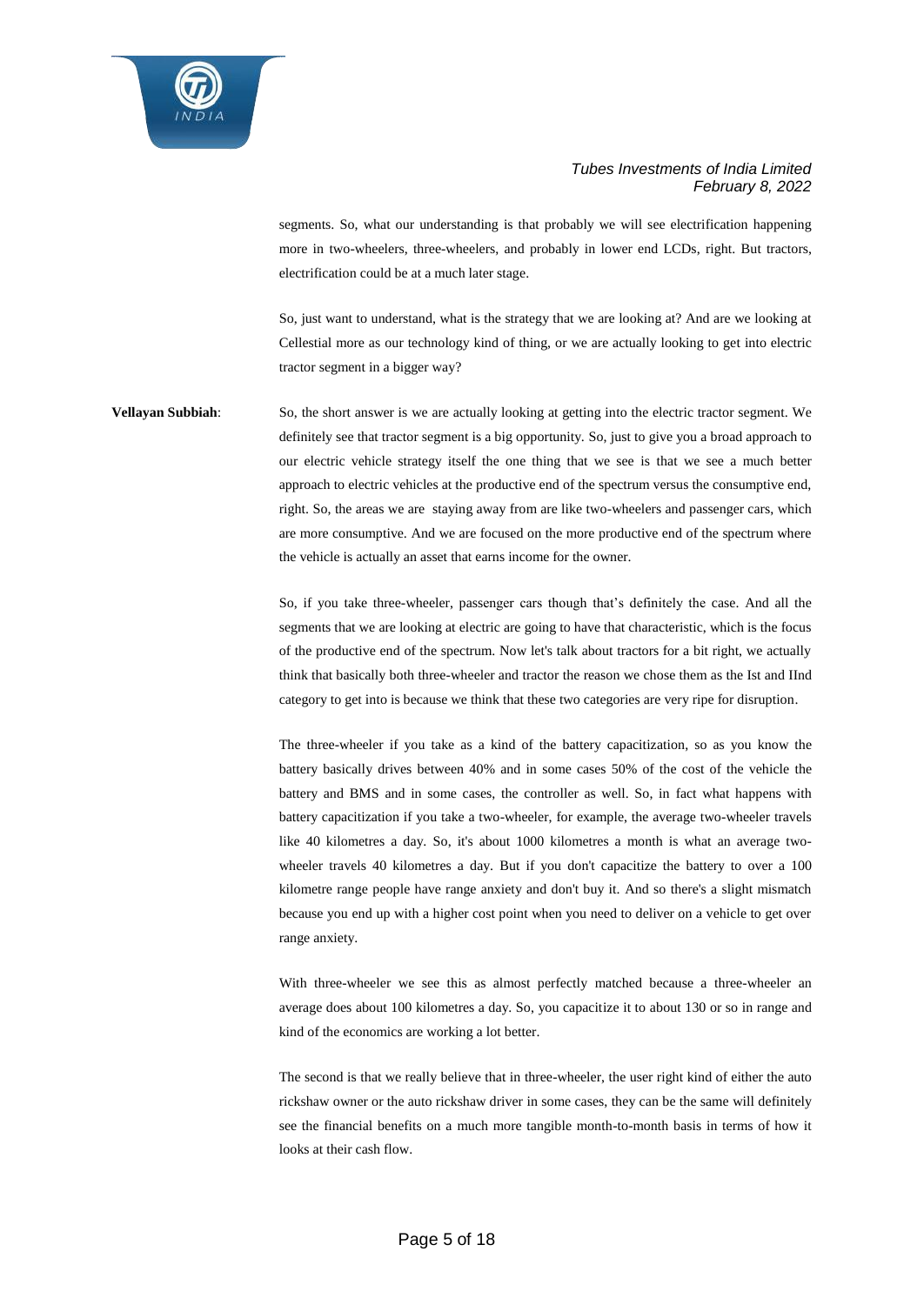

And we are seeing the tractors have a very similar characteristics especially because power in some cases is kind of quite subsidized in the agri area. And therefore if you take the running costs per day of a diesel tractor, especially during cultivation seasons, it's extremely high because of the diesel consumption of the tractor. And therefore we see the economics of moving to battery as beginning to play out. And we actually think that the crossover point on both three-wheeler and tractor is going to come much before the crossover point in other vehicles, that's between EV and IC.

So, we are actually very excited about the tractor space. Our sense is that we will come out to the market with a lower horsepower tractor, which also has it's niche. In India, almost, I would say 80% of the market is between the 40 and 50 horsepower, I mean so if you take north of 35 horsepower. But we would likely to come out with a lower horsepower tractor by the July timeframe, if not earlier, and bring that tractor to market. So, our intent is definitely to get into the eTractor segments.

- **Nishit Jalan:** Just one follow up, would you like to highlight on your distribution strategy on electric threewheeler because we need to set up distribution reach for that. And a connected question is would you like to get into electric segment in your cycle segment or you would want to stay away from that picture?
- **Vellayan Subbiah:** Yes, so we will definitely get into electrical on the cycle as well. As far as the distribution strategy for electric three-wheeler I will let Kalyan Paul answer that who is on the call too.
- **KK Paul:** I think for the distribution strategy on three-wheelers we will start with the Southern state, look to consolidate there and then gradually move towards West and North is a strategy that we have. So, in line with that we have had the distribution network. initial people who would be interested, we have worked out a formula, we have discussed with them and we are quite bullish about moving forward with that plan.

**Nishit Jalan:** My last question, slightly more accounting related, you had talked about few non-recurring expenses in engineering segment because of plant layout and also three-wheeler operating expenses on the mobility segment. Would it be possible to quantify these non-recurring expenses, so that we can get a sense of underlying profitability?

> And a related one is your unallocable income has gone up significantly almost Rs. 24 crores it used to be Rs. 10 crores. So, I think is there something which has impacted your segmental margins. So, any change in accounting over here?

**K. Mahendra Kumar:** So, as far as this one time expenditure in TI or Engineering business is concerned, I think it was close to about Rs. 12 crores between maintenance and layout related expenses. And then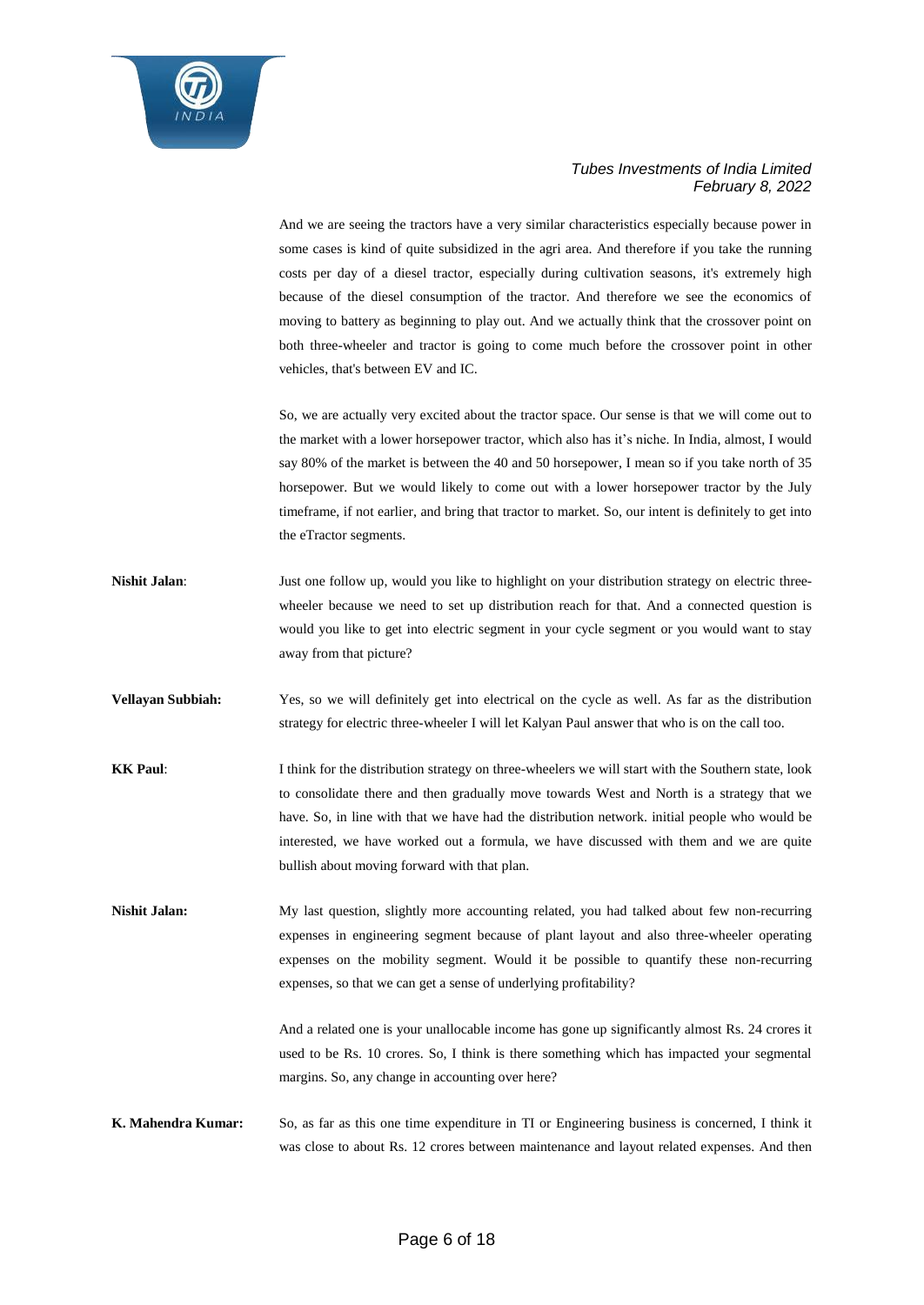

similarly the EV related expense also I think we have spent close to around Rs. 8 to Rs. 10 crores for the last five to six months.

**Nishit Jalan:** Within the segmental results if you see we have seen a much sharper margin cut I think your unallocable income has gone up to Rs. 20 crores this used to be Rs. 10 crores it is almost a Rs. 50 crores swing which is unallocated to segments. So, just wanted to understand why is that?

- **K. Mahendra Kumar:** So, the unallocated income basically comprises of various things, it includes things like for instance the exchange impact, the exchange fluctuation gain and we also gained something in the exports incentive which we did not recognize as part of the period, which we recognized now. And then we also have things like there was certain property related receipts with it being sold at the latter part of the years. So, that's a sale of intangible assets. So, those were the gains which happened in the last 6 months.
- **Moderator:** Thank you. We will move on to the next question, that is from the line of Abhishek Ghosh from DSP Mutual Fund. Please go ahead.
- **Abhishek Ghosh**: Just a couple of things in terms of, if we look at while revenue growth has been very strong, but that's also because the steel prices, so I think volumetrically understanding the company may be a little better in terms of utilizations for the plant, if you can just help us understand, because we are seeing constant decline in two-wheeler volumes and your tube goes major part there. Or is there a market share gain that you have been able to kind of offset the decline in volumes at the industry level. Some thoughts that will be useful.
- **Vellayan Subbiah:** So, now, I would say in engineering, we do have moved away, it's not as full out as we were in kind of the first and second quarters so there is slightly more capacity there. Definitely, we have seen slight softness, because of the auto slowdown. And so from a utilization perspective, I would say that we have bandwidth in kind of all of our businesses right now, for growth.

**Abhishek Ghosh**: There is an element of operating leverage, which will still play in when you get higher volumes is what I was trying to understand.

**Vellayan Subbiah:** Definitely.

**Abhishek Ghosh:** If we look at last three quarters you have generated almost about, I think, combined close to about Rs. 450 crores of free cash now, as per your press release. So, if we can just broadly understand the capital allocation strategy going forward, because at a consolidated level, your debt levels have come down significantly, you barely have any debt on balance sheet. So, how should we look at it now, in terms of capital allocation, there's a strong free cash generation that is happening, so part of it is going to EV we do understand, but beyond that, how should one look at it? And also cash flows from CG power will CG Power do its own investments or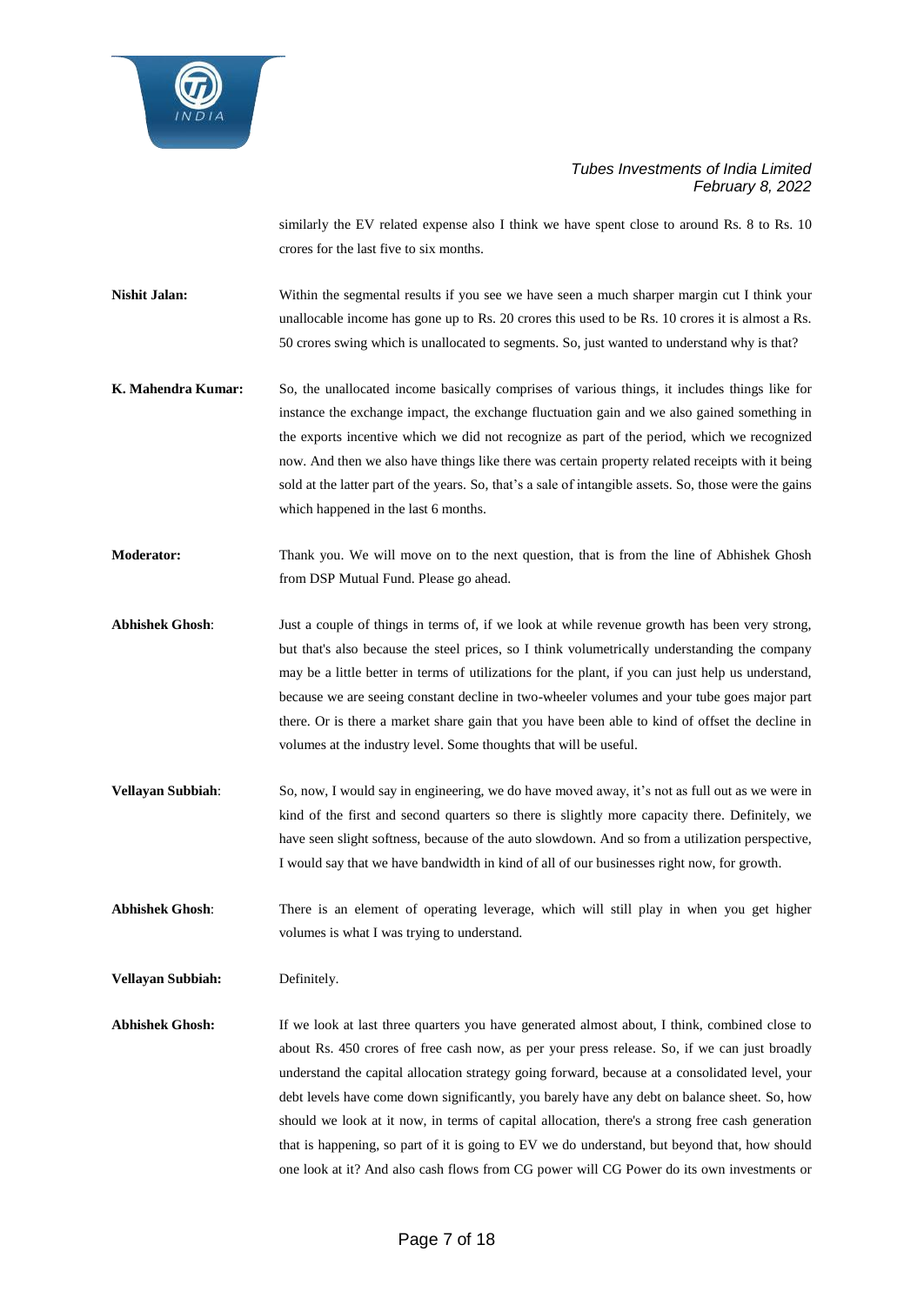

it will come into tube and will you look at on a consolidated basis? Some thoughts that it will be very helpful for our understanding thanks.

**Vellayan Subbiah**: Sure, I think, definitely, on that front the situation is quite encouraging, because, like you said, both businesses are generating cash. CG also went net debt free, because we were able to sell that Kanjurmarg property. So, in my sense, we will have both Kanjur, I mean both CG and TI generating at least north of kind of Rs. 400 crores in free cash flow.

> And so CG will do good next year, we will likely kind of dividend some of that back to TI. But CG will continue on expansion initiatives that it's identifying internally. And we have looked at several areas within CG, where we will drive expansion and one of those obviously, is going to be on EV motors area where we still have to find a partner kind of look at a way of getting into that business. But there are opportunities for investment within CG itself.

> Then if you take the money that CG dividends back after TI and they take a free cash flow in TI that's where I will say we have been fairly busy through kind of the whole lockdown period identifying opportunities for growth, especially after we finished the CGI acquisition, we started looking at several areas, electric vehicles kind of being one of them, we are pursuing and beginning to look at kind of other businesses as well, which as soon as we take through and get approval internally, we will start discussing with you. But we actually see this as kind of the beginning of investment in like we have articulated TI 2 and TI 3 there is some investment that is going to TI one. But I think significant investments are going to go into TI II and TI III in the next fiscal year.

> So, all of the segments into which, we have obviously announced electric vehicles, but there are two more additional segments into which we will be investing in our currently doing our complete diligence on them and identifying opportunities there. So, there will be both organic and inorganic investments into these new areas of growth. Like we have always articulated, right, we want to kind of move away from being an auto supplier. So, a lot of this is either focused on EV for example that makes us an OEM in the categories that we go into. Or it can be into new areas, which we are exploring.

> So, my sense is we are going to deploy significant capital towards those areas. And I honestly think that India right now is really primed for looking or investing in growth segments like that, because there is so much opportunity opening up on the industrial and the manufacturing side.

> So, without stating the specific segments, which we will kind of discuss with you over the next two quarters, I will say that we have been kind of very busy identifying investment and growth opportunities across the whole spectrum. In both TI II especially in TI II I would say.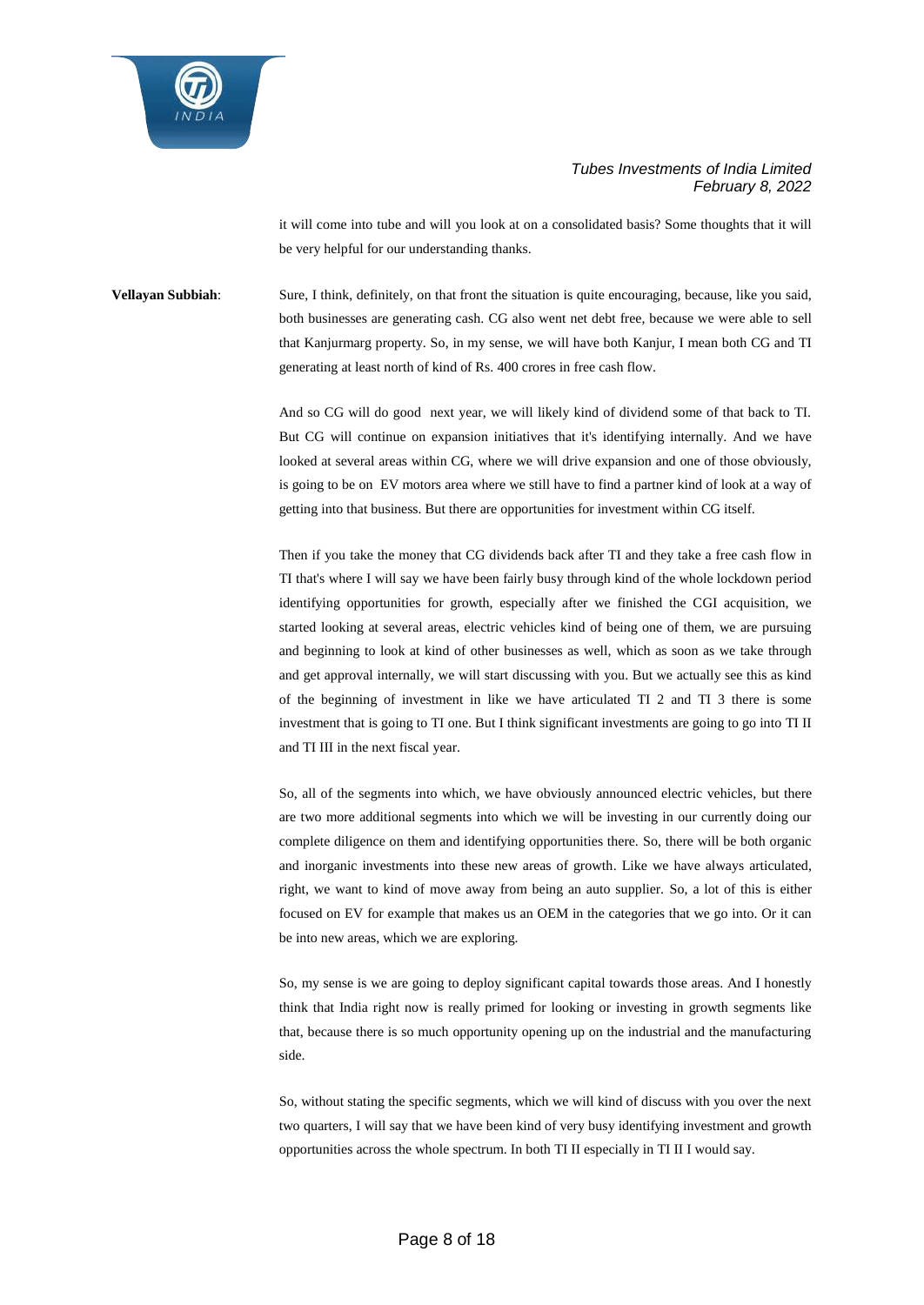

- **Moderator:** Thank you. The next question is from the line of Sameer Dosani from Carnelian Capital. Please go ahead.
- **Sameer Dosani**: Yes, so my question is towards Shanthi Gears. So, what is your overall outlook for Shanthi Gears in that the CAPEX cycle is going to pick up, that's one. Second, what is the capacity utilization currently given that we have delivered almost about Rs. 95 crores of revenue over there? And what is the time period in which we think that the order book of Rs. 275 crores will be executed in Shanthi Gears?
- **Vellayan Subbiah**: So, I think the question was on Shanthi, and so Yes, obviously, last quarter was very good revenue numbers. That was also, it had some overflow from the previous quarter. But in general, we feel like if we can hit close to those revenue numbers that will be a great target for the company really. And at that level, kind of utilization, though utilization is a bit tough to kind of define in a place like Shanthi Gears because of the number of bespoke machines, I would say that utilization is pretty high at these revenue levels. And I think the third question is how long does it take to run through the order book? Typically about six to nine months, but obviously kind of the order book will also get more input, coming into the next few months as well.
- **Moderator**: Thank you. The next question is from the line of Romil from Electrum. Please go ahead.
- **Romil Jain:** So, my first question is on Shanthi Gears, so just want to understand, I think a lot of CAPEX is happening, on the railway side. So, if you can just briefly let us know, what kind of pipeline is there by government, on the railways? Which areas we are working on? Maybe any products from the Shanthi Gears side? And some absolute number on the order book, so that we can understand where the growth can lead to?
- **Vellayan Subbiah:** Yes, I think we just answered the question on order book, its Rs. 270 crores is what the order book is at. And obviously, on railways, we are quite strong in the railways business. And we will continue to invest there. We see it as a significant opportunity for growth. And so we will continue to kind of invest in that business. And I would say a lot of the revenue that comes off, if they come up with so much on the Vande Bharat trains we will basically get that volume up.
- **Romil Jain:** And sir the other question is broadly a connected question, with regards to our continuous cost efficiency projects that we do. So, earlier, we did a lot of low hanging areas and now just want to understand, what are the other areas that we are working on? And also the impact on the margins, going ahead with the raw material inflation that we have seen so how do we counter that going ahead, along with the cost efficiency projects? And what would be a broad margin band that we can look at?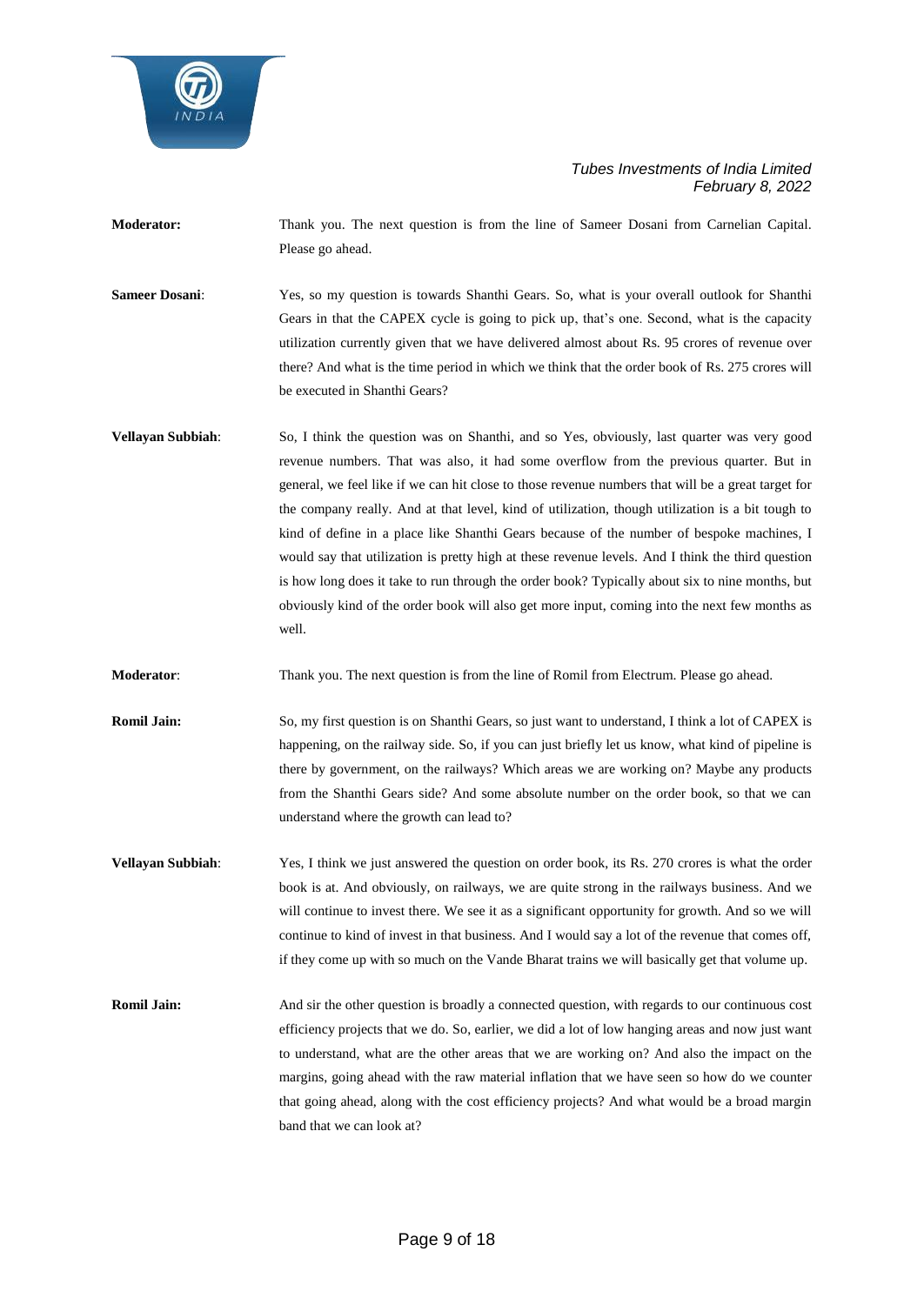

- **Vellayan Subbiah**: So, I believe that, so obviously kind of raw material pricing nobody can say where it's going to go. But I would say that there is at least one percentage point more that we had from the cost efficiency side and LEAN initiatives that we are working on. So, at least one if not two percentage points that we can get from that, in the next few years.
- **Moderator:** Thank you. The next question is from the line of Sanjay Shah from KSA Securities. Please go ahead.
- **Sanjay Shah:** My most of the questions are being answered, more was on Shanthi Gear side, can you elaborate something on that side? Are we planning to add any new products to our portfolio? Do you have any growth strategy on that side?
- **Vellayan Subbiah:** Actually we have always articulated that we don't want too many Shanthi questions, coming in, now there are more Shanthi questions coming in than TI questions. So, I think broadly, we articulate because we keep our investor communication that we manage through Shanthi. I mean, obviously, we are constantly looking at new products in that area. But I don't think that there is anything new I mean, it's again, across all segments, we continue to see opportunity there.
- **Moderator**: Thank you. The next question is from the line of Abhishek Ghosh from DSP Mutual Fund. Please go ahead.
- Abhishek Ghosh: Few things just wanted to understand in terms of your ability to pass on the price increases with the OEMs. How difficult has been that as a proposition? And how should one look at it? So, obviously your gross margins have deteriorated and obviously, you can't go back to the normalized gross margins, because the steel prices have moved up, we do understand. But how should one look at that element of it, some color there will be helpful?.
- **Vellayan Subbiah**: We continue to believe and we continue to have the capability to pass on price increases. We are getting into situations now, especially when we went through kind of the last couple of quarters when steel really went through the roof that there were situations where the OEMs was pushing back significantly. But I do believe that those situations are only at the extreme margins, right, which is basically it's only when prices go up as sharply as quickly as they did last year.

In most situations, the OEMs have been quite accommodative and kind of cognizant of the fact that, we cannot take those hit on our own balance sheet. So, I would say, in general, we are still very confident that we are able to pass on the price increases. But we do end up with some kind of hiccups at the extreme.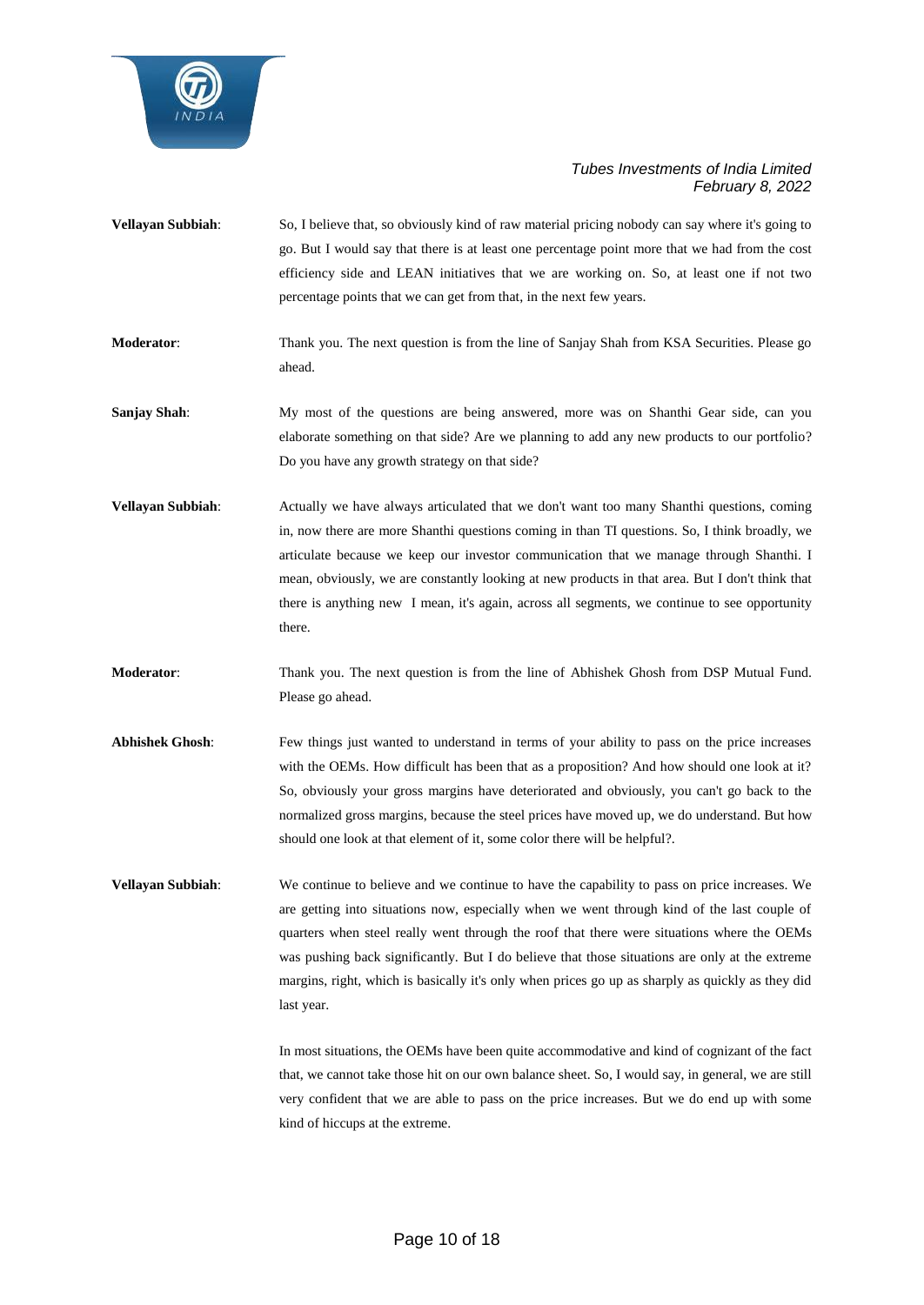

**Abhishek Ghosh**: So, fair to assume at the margins, assuming commodity prices remain stable from here, the gross margin should improve, we can question the magnitude but at the margin, it should improve.

**Vellayan Subbiah**: Correct, absolutely, I think that's fair.

- **Abhishek Ghosh**: And just one thought, railways has been very soft for you all through the entire crisis. And the expectation is that it might come back stronger, but just one thought, the income from the passenger railway also has been very weak. So, any thoughts from you all in terms of, can that CAPEX be a little pushed back, given the funding situation, because railways may not be in the best position given that passenger income has been fairly weak, some thoughts there, or if you are positioning yourself, because CG also derives lot of revenues from there. So, some thoughts that will be helpful.
- **Vellayan Subbiah:** Yes, you are right in terms of the passenger revenues being weak. I think the big thrust now, and all the indications that we have got from the railways folks, is that they are very serious about these Vande Bharat trains, right. Initially, when the Finance Minister announced this, even I was a bit skeptical that how can they possibly get out 400 trains within three years right, I mean, that's like an unbelievably high number for the railways. But the way they are acting, actually now looks like they are going to give it a very serious push towards that number. And if we get anything close to that number, I think that that's going to help. It will definitely help the CG side much more than TI. But TI also will benefit from the coaches. But CG's benefit will be huge and we do believe that they are going to push towards this number. So, we are quite bullish about it.
- **Abhishek Ghosh**: And just one last thing, in terms of the exports part of it, had the container availability stated as being normal could have been better than exports or just some thoughts there?
- **Mukesh Ahuja**: Yes, like you indicated let's say this container availability is getting normalized. But there was a lot of pipeline inventory and material waiting at ports which is slowly getting cleared. So, we hope it to get normalized by Quarter 4 and Quarter 1 of next financial year should be coming back to the normal situation, which will again push the exports demand, is the view we get.
- **Vellayan Subbiah:** No, Mukesh, I think the question was, had there been better container availability would our exports have been higher?

**Mukesh Ahuja**: Surely, yes sir.

**Abhishek Ghosh**: And the whole steel price arbitrage also which was kind of helping in exports, is it still continuing or even without that or because there were a lot of dynamics which were playing higher freight rates, steel arbitrage, are those things normalizing? And will you be still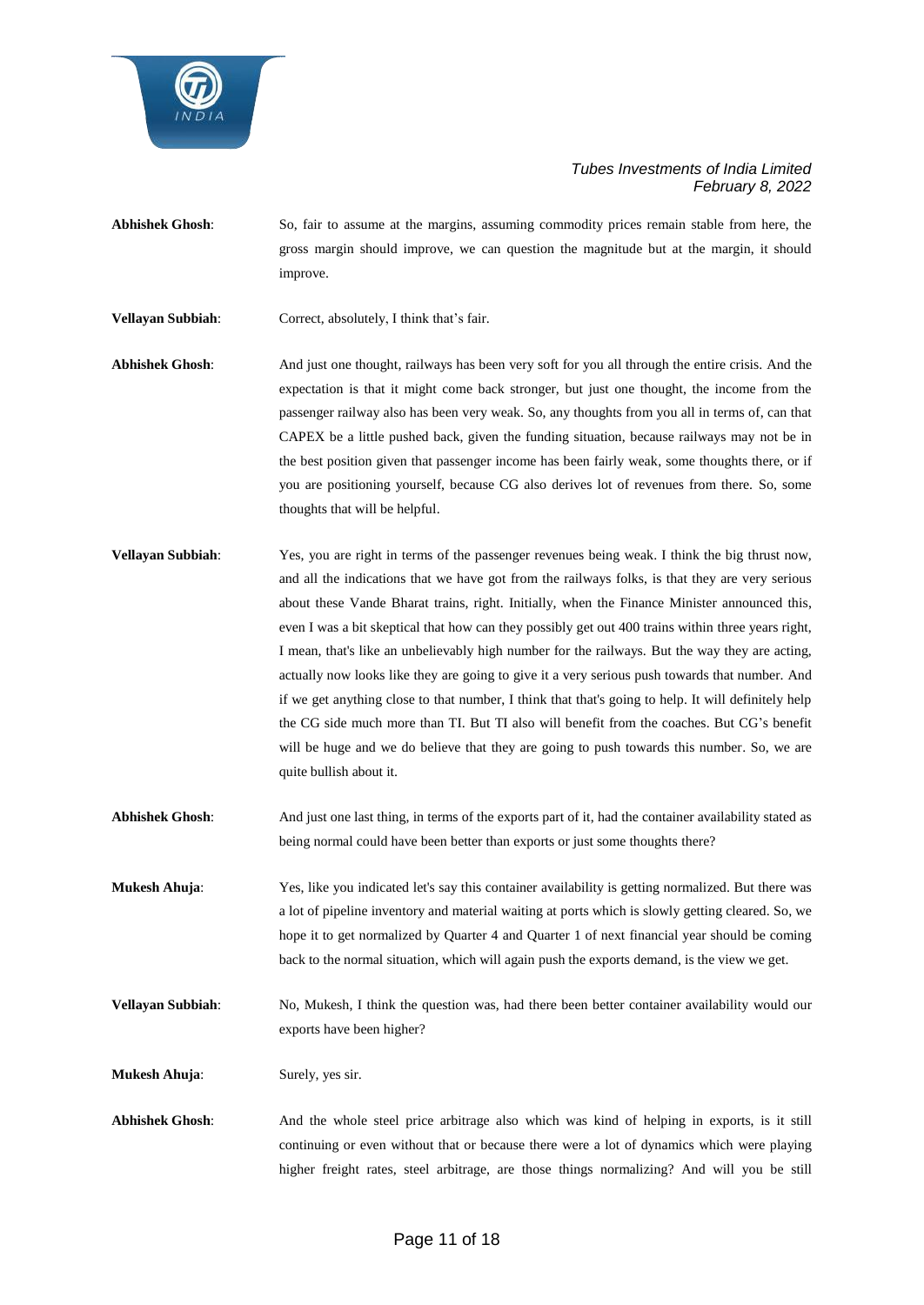

competitive in a normalized scenario, as far as your exports are concerned, Mukeshji, if you can just throw some light?

**Mukesh Ahuja:** Yes, we will be competitive even going forward. But like you rightly pointed out this container freight, and the steel arbitrage was there, which we hope in next three to six months time it should, the margin should now we let's say, the gap should shrink. But even after shrinking it, we are going to be competitive in the exports.

**Abhishek Ghosh**: And any new geography that you are now seeing because the US came back very strongly for you, is there any new geography that is giving you a lot of optimism in terms of the sustenance of this export growth?

**Mukesh Ahuja**: Well like we earlier said that we are very focused on the OEM side of the story, which takes almost two to three years kind of a cycle, for the product development, where a lot of programs are in the pipeline, which we are on the verge of the closer. And in this year itself, almost close to two to three new programs, which we were not earlier there in the business, got approved, and the journey will continue. We are very focused on the product categories where we want to be globally present. And the strategy will continue for that.

**Moderator:** Thank you. The next question is from the line of Anupam Gupta. Please go ahead.

**Anupam Gupta**: Firstly, in the Tubes business we understand that large wire tube has been growing very well, but I think the capacity utilization there also has reached quite an elevated level. So, incrementally when you are targeting more large wire tube sales both in India as well as in exports, how do you cater that? Are you looking at incremental investments there or what's the plan?

**Vellayan Subbiah:** Yes, we are definitely going to expand capacity, where we choose to expand capacity, we will decide but we will definitely expand capacity in the next financial year.

**Anupam Gupta**: And in terms of second question, in the Mobility segment, the three-wheeler launch which is due next quarter, can you just slightly elaborate on two aspects, one is on a where you are in the production stage at this point of time, has the testing happened or what sort of responses you have seen there.

> And secondly, on the distribution part of it, while you said that you will start off in the South and then go North and West. But given that you don't have so much of B2C sort of expertise directly in the company, what sort of organizational sort of investment have you done there?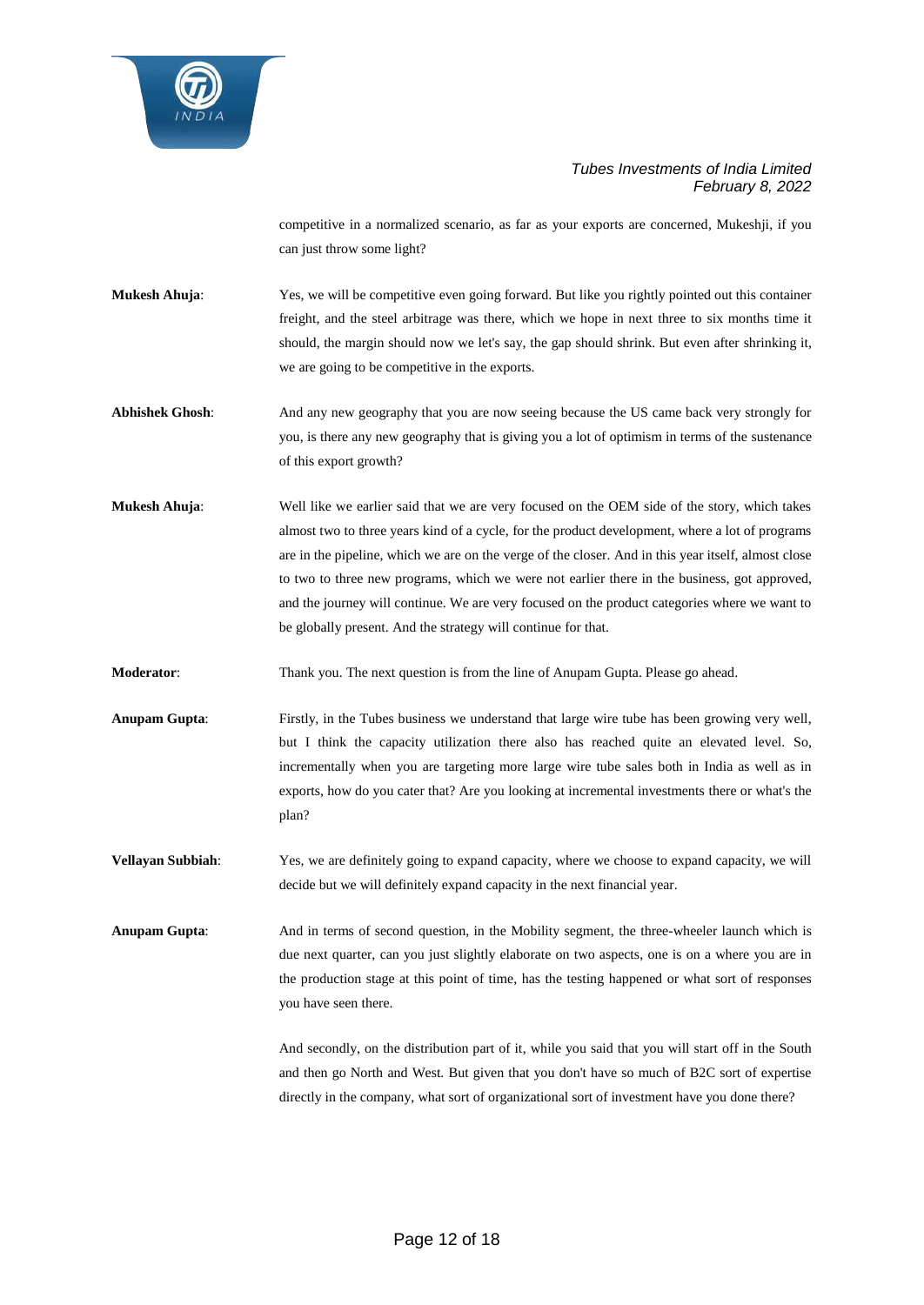

**Vellayan Subbiah:** Just to give you -- on timing. I think the timing for launch will actually kind of move to this July/August timeframe so there we are slightly delayed. The timing for launch will move to July/August.

**KK Paul:** I think from a perspective of B2C, actually, we have some experience in cycles, because cycles is also basically B2C as well. So, we have taken that level of expertise and seeing what needs to get done, at the distribution side for the three-wheelers. And so we worked out various models etc., what kind of consumer experience do we want to give? What is the benchmarking we need to do there? How will we get there? And then we have tested out some models you know. Products have undergone extensive testing, over a period of the last one year. Even now, there are all kinds of prototypes on the final version that is undergoing reliability test at different stages. That's where we are at, in terms of this.

> We are also looking at, how do we build in a better class of consumer experience. And that's what we have concentrated on. And got some models there in terms of taking our initiatives forward, just as we are speaking, we have a whole lot of distributors, dealers, interested. We will look at also what is going to be their return-on-investment, and how will we sustain that even in the first year, which might be a challenge, in terms of this. How do we keep the investments at a level where they can make a return, at the end of the year, in terms of this.

> It's the kind of initiatives that we have set, we have built up a separate EV team, also, that will specifically focus on the areas of technical, on marketing, on sale, aftersales so the branding, what do we do with the social interface what it can be applicable in three-wheeler segments? And how do we move forward? Those are kind of work that we have done.

> Of course, because of COVID, some amount of setback has happened. But we followed modeling level below and minimum viable products to test all the concepts that we have been talking about internally to see that when we hit the road with the launch, we should stitched up all these areas so that we can give finally the consumer a very good experience.

**Anupam Gupta**: And just one last question, Vellayan to you, you highlighted that capital allocation, obviously, looking at investments in TI-II and TI-III, so TI-II per se, seems to be obviously smaller investments, which grows overtime, depending on the viability, but in terms of TI-III, what sort of size will you be looking at, in terms of investments within the next one year, one couple of years?

**Vellayan Subbiah:** So, let me just articulate it because basically when you see even Cellestial, Cellestial is slightly larger than an investment that we might have made in a classic TI-II play, right. So, we also been kind of debating that right, which is like, so TI-III, I kind get it reserved for the slightly stressed kind of larger deals that we look at. So, I should actually say that we are going to see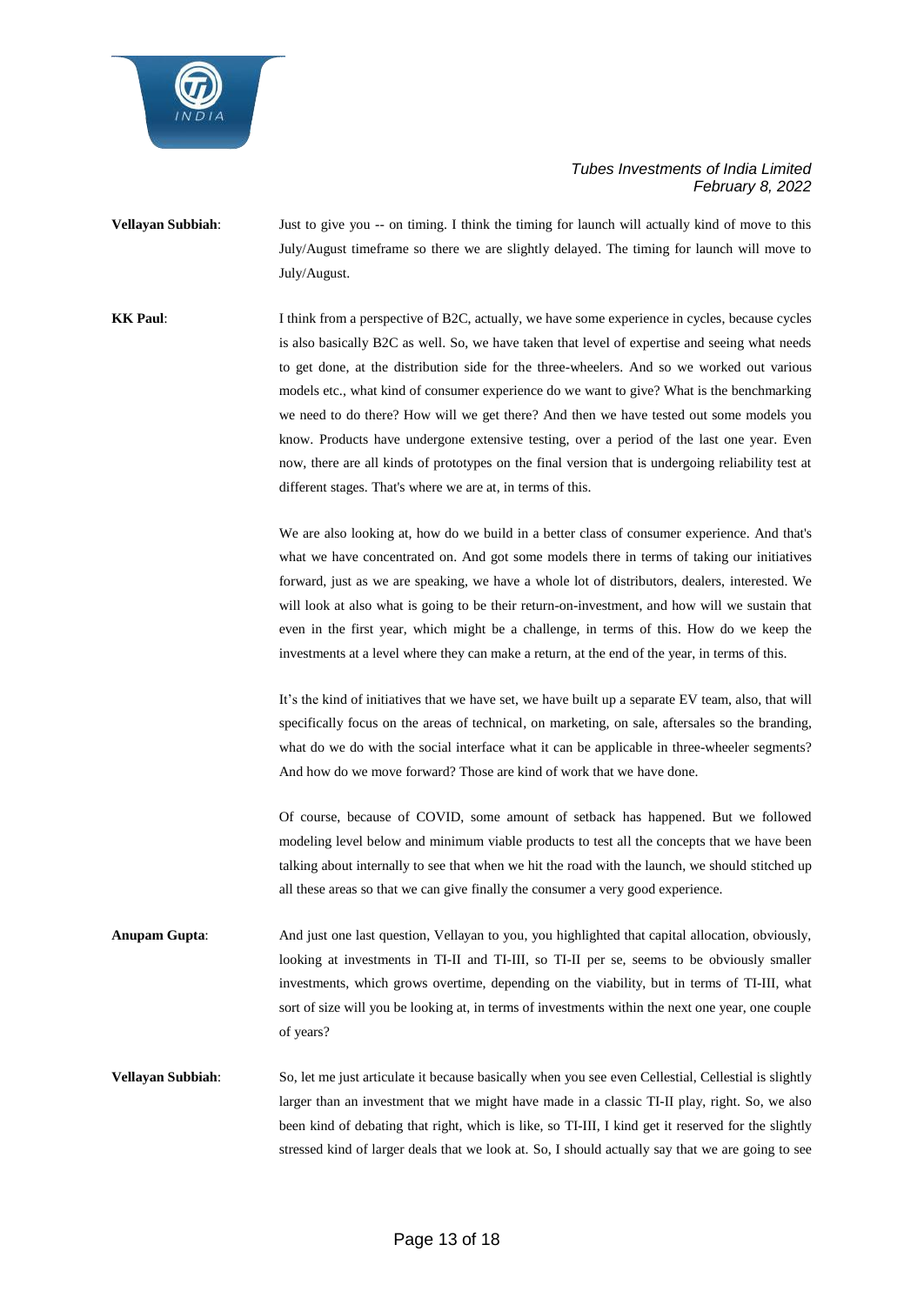

more activity in TI-II right now. But there are going to be some slightly bigger deals there is a sense like with Rs. 200 crore largely deals could be going even larger.

So, the general approach we have taken, which we have kind of consistently articulated for the last three years is that the maximum we will go to in terms of debt levels is like twice annual free cash flows. And so that's still kind of our approach to it. But basically, what we see is that now the time seems to be very right for a lot of investment opportunity, because there are a lot of whitespaces that because of all of these different things that are getting announced by the government, PLIs in different areas. Actually, is not just PLIs and you take kind of just the fact that exports are picking up in a lot of segments, because of China-Plus-One. The domestic market is becoming fairly large. And there are no defined players or some cases import substitution.

So, we have been kind of doing a broad scan across industry segments. And I have shortlisted a few in which we see that good whitespaces that can become significant areas of, significant platforms for TI overtime. And so we are going to start feeding those whitespaces in the next financial year. And I think you are going to see some of that activity over the next couple of quarters.

That's what I was talking about. And so specifically, I think it's going to be more in TI-II, but it will be slightly larger deals than we have traditionally done in TI-II. So, it's not like the Rs. 20 crores to Rs. 30 crores things anymore.

**Moderator**: Thank you. We will move on to the next question that is from the line of Niket Shah from Motilal Oswal Mutual Fund. Please go ahead.

**Niket Shah**: I have three to four questions one is you did highlight about PLI and auto, just wanted some sense that how is Tube looking at that opportunity and what kind of products or role would you play in PLI?

**Vellayan Subbiah**: Yes, so PLI and auto, we have looked at it, I mean, the only category that kind of actually, EV is the only category that kind of actually seems to make sense for us. And so that's what we are exploring right now as far as PLI and auto is concerned.

**Niket Shah:** And the second question was on the EV three-wheeler launch timeline, are we now on track to just launch in the 1<sup>st</sup> Quarter? And the similar question to that was, you know historically we have seen in the IC side of the market where some of the two-wheeler OEMs have gone into international markets, and it becomes very difficult for the competitor to come back and grab market share in those markets, as far as export is concerned. So, will export also be a part of the EV three-wheeler, you will do it parallelly or you might launch it after a few years?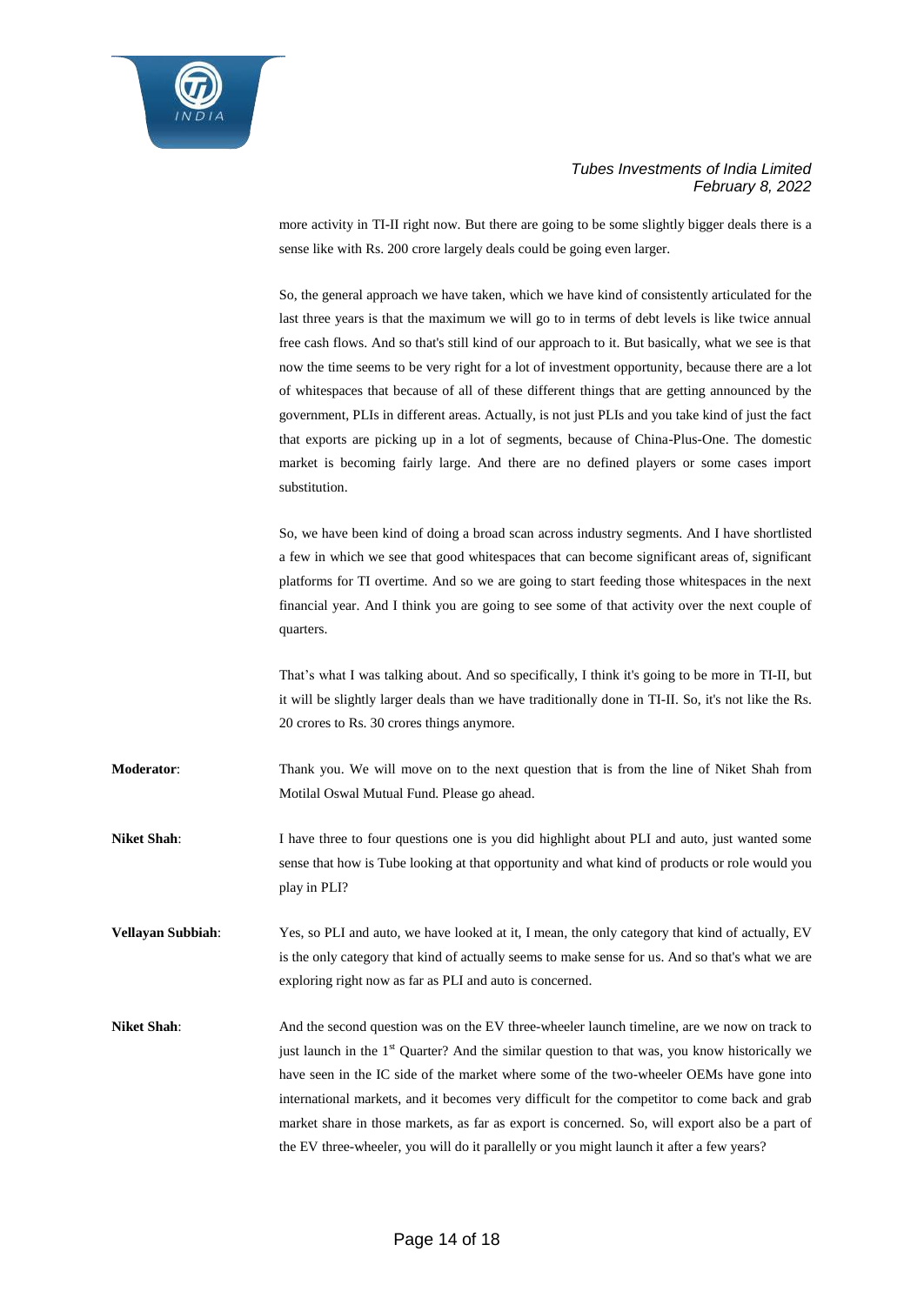

- **Vellayan Subbiah**: So, first off, on the EV, we are delayed, I think we are now pushing kind of at the end of July, maybe early August, as a launch for EV three-wheeler. We have been delayed. But second to your question, I don't think we wait two, three years. But initially we will focus on the domestic market and then we will determine how quickly we can go to export market.
- **Niket Shah:** And the third question was, while you have put all the EV business into one company, will you be looking at partnership at that company level through a JV route or diluting for some strategic partner, is that an opportunity or this is just get to, get more focus after?
- **Vellayan Subbiah**: Yes, that is an opportunity. We definitely think at the right stage if there are partners with interest, we will do that.
- **Niket Shah**: And just final question, as most of the questions have been answered, your margin guidance of about 13% to 14% range over the next few years, will that stay given the current raw material situation that we have, given the cost cutting programs that we have already initiated?
- **Vellayan Subbiah**: Yes obviously it depends on raw material prices if they stay at these kind of elevated level. I mean, the thing is, if they stay at very elevated levels, and even a smaller percentage will get us the same benefit. So, I would say that the benefit to be had is still there. The percentage will depend on kind of what is happening with raw material prices.
- **Niket Shah**: And is any product mix changed within the last COVID highlight that you essentially want the higher margin products to really increase the percentage of revenues that when we do take on the margin going higher? So, should we assume that given the current raw material environment, the product mix has to do far bigger job compared to raw material costs coming down and near to denominator or anything out there?
- **Vellayan Subbiah:** I mean, the biggest opportunity in our legacy business side continues to be exports, right, because exports is something that can help our margins definitely. So, I would say more than the mix side, its exports being a big driver
- Niket Shah: And one bookkeeping question is how large is the auto business now within the Engineering and the Metal Foam Business?
- **K. Mahendra Kumar:** Total level it is about 55% or so.
- Niket Shah: And, across category right, Engineering and Metal Foam both?
- **K. Mahendra Kumar:** Yes.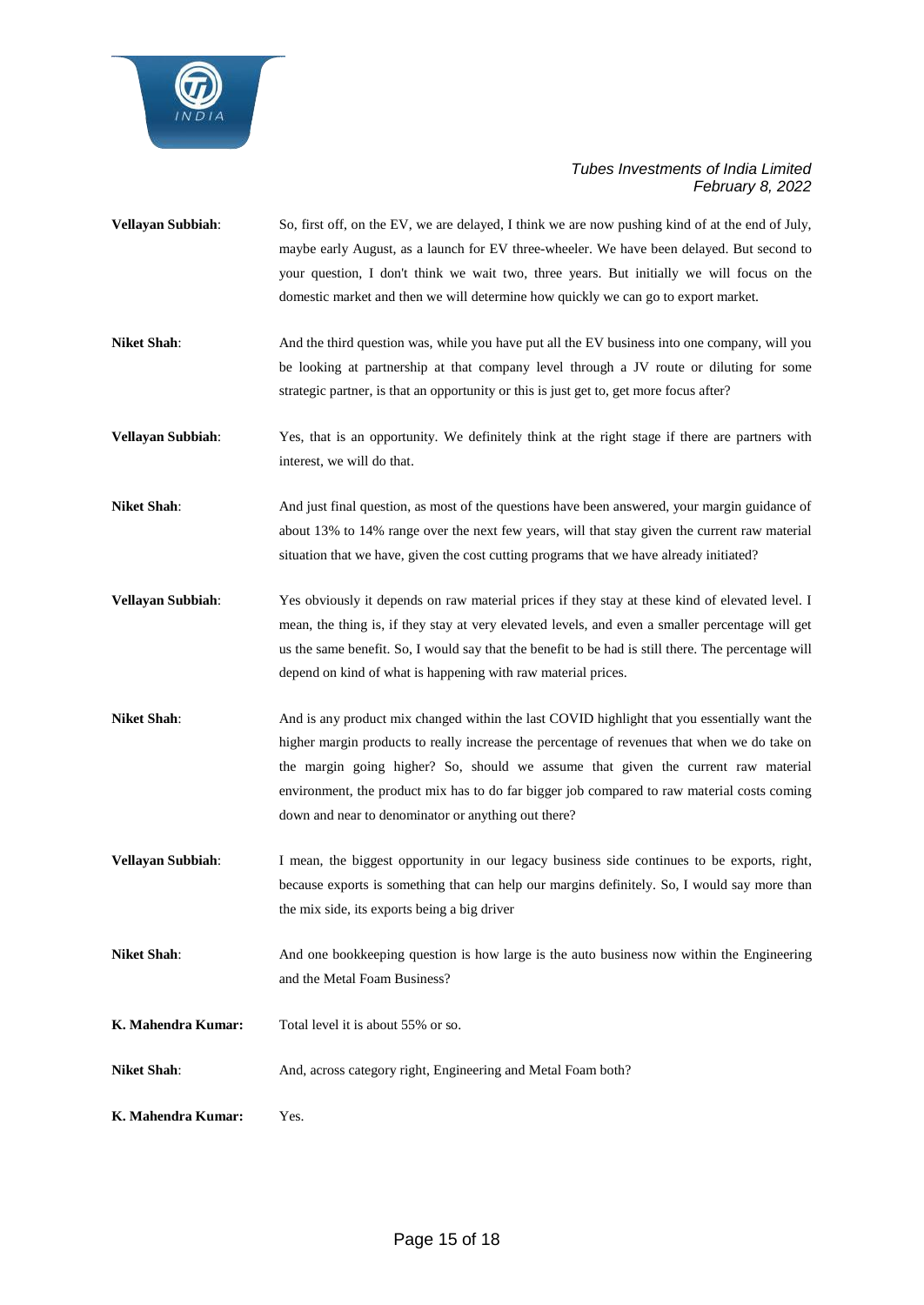

- **Moderator**: Thank you. The next question is from the line of Rahul Ranade from Goldman Sachs Asset Management. Please go ahead.
- **Rahul Ranade**: Just any update on the optical lens business where it stands right now. I think the last comment that I remember is that because of the chip shortage, there was still some issue with demand coming on stream. So, just wanted to get a sense on that?
- **Vellayan Subbiah:** So, at this stage, we are waiting on, so we are in trial orders with a potentially large customer. And we were waiting on product verification. If we get product verification hopefully we will start scaling that in the next quarter.
- **Rahul Ranade:** And can you remind me what is the kind of investment that has gone into this capacity right now and what's the capacity?
- **Vellayan Subbiah**: Fairly small, it's worth Rs. 34 crores at this stage. So, it's kind of almost at a pilot levels. So, we will only scale it up, once we get comfort with that. We have only put in about Rs. 34 crores.
- **Rahul Ranade:** And do we have any kind of an anchor customer who kind of ties up for a meaningful part of the capacity and then the rest depends on the demand supply conditions? Is that the way it goes?
- **Vellayan Subbiah**: That's what we are in certification for, right. So, basically, if we get the product certified with this customer, they will become an anchor customer for us.
- **Rahul Ranade:** And just in terms of numbers, what would the capacity be in terms of number of lenses?
- **Vellayan Subbiah**: Our current capacity is fairly small we are at a half a million lenses per month. So, we will only ramp up once we get, first we need to get a product stabilized only then we can ramp up.
- **Moderator:** Thank you. The next question is from the line of Megha from Pi Square Investments. Please go ahead.
- **Megha:** I have just had one question on the CAPEX side, what's the total layout plan for this financial year?
- **Vellayan Subbiah**: For the coming financial year, we take it to our Board in the March Board Meeting for approval. So, we are finalizing those numbers. And we will take it to the Board in March. So, we will be able to give you a better guidance after that call. We will be able to give you better guidance in April.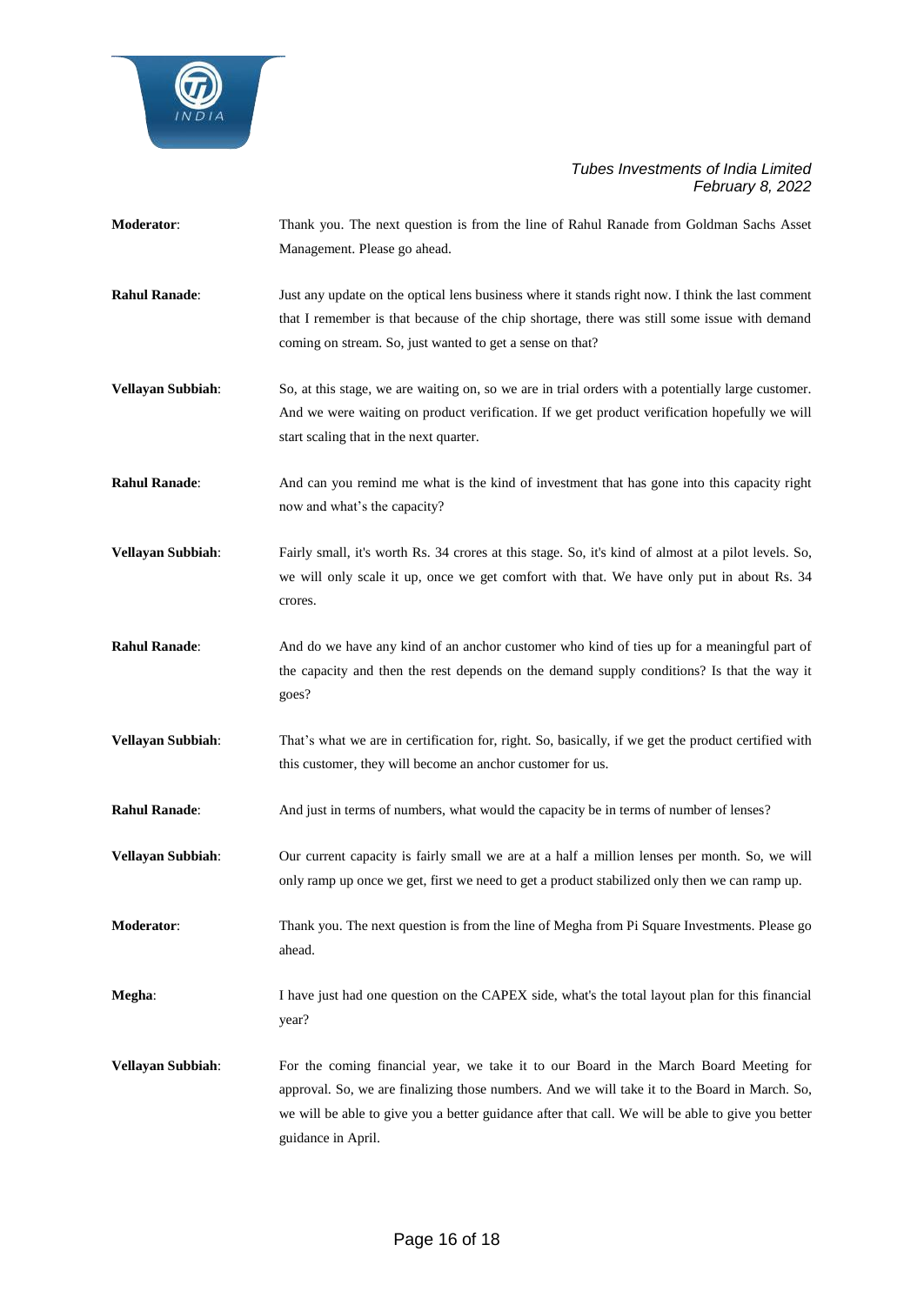

- **Moderator**: Thank you. We will move on to the next question that is from the line of Rohit Ohri from Progressive Shares. Please go ahead.
- **Rohit Ohri:** So, in your comments you mentioned that the utilization of Shanthi is quite high. And there was even a spillover from the previous quarter. So, with the gross margins not moving around, and it's almost in the same range of 49% to 51% or so. Is the service part of the business, the aftermarket sales from Shanthi is that the factor that is contributing to the top-line?
- **Vellayan Subbiah:** So, it's not aftermarket sales, I do think that, I think the utilization has now gotten higher than it was before. So, that the increased utilization is what's helping the bottom line.
- **Rohit Ohri:** And if you can just split what would be the share from the service segment for Shanthi Gear from 95 products?
- **Mukesh Ahuja:** It's a very small percentage today –
- **K. Mahendra Kumar:** Total company level is around between 15% to 20%.
- **Rohit Ohri:** So, we are maintaining the guidance over that. Okay if the utilization is higher and we have this ambitious target of kind of tripling the turnover in next three to four years and trying to double the profits. So, will we see more of growth CAPEX coming in for Shanthi Gears?
- **Vellayan Subbiah**: Sorry, you said tripling the turnover in Shanthi?
- **Rohit Ohri:** Yes, that was what was mentioned in the AGM.
- **Vellayan Subbiah**: In the TI area or the Shanthi area?
- **Rohit Ohri**: Shanthi area.

**Vellayan Subbiah**: I don't, it was last AGM I would have been, I don't know, did we do this virtually? I don't remember giving any guidance on Shanthi for tripling the turnover. So, I am not sure who gave you that guidance.

- **Moderator**: Thank you. The next question was from the line of Sameer from Autus Securities. Please go ahead.
- **Sameer:** Two questions, first is where do you see, on a consol basis Tube Investment over next three years on the review side or a ballpark kind of growth and target? And the second question is on the return capital employed side, over the next few years where do you see the consolidated ROCE moving for Tube over next three year?